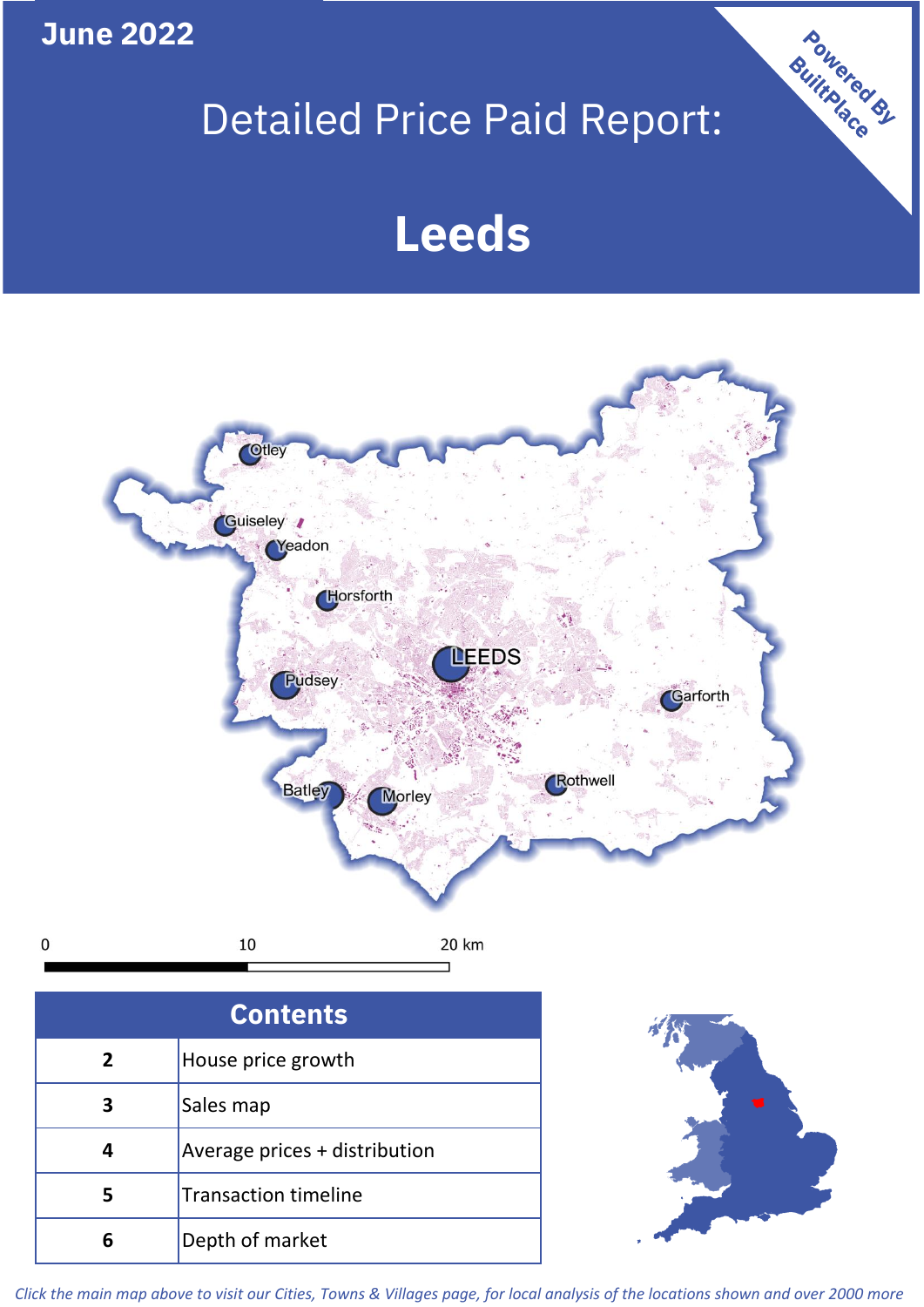## **Headline Data**

|                     | <b>Current level</b> | 3 month | <b>Annual</b> | 5 year   | 10 year |
|---------------------|----------------------|---------|---------------|----------|---------|
| <b>House prices</b> | £231,692             | 4.7%    | 9.6%          | 35.2%    | 66.2%   |
| <b>Transactions</b> | 11,436               | $-9.4%$ | 11.8%         | $-11.1%$ | 43.4%   |

## **House Price Growth (April 2022 data)**

#### *Annual Change in House Prices*



House prices in Leeds grew by 9.6% in the 12 months to April 2022 (based on 3-month smoothed data). By comparison national house prices grew by 10.7% and prices in Yorkshire and The Humber grew by 10.0% over the same period.

Leeds house prices are now 41.9% above their previous peak in 2007, compared to +33.2% for Yorkshire and The Humber and +52.9% across England.



#### *Year-To-Date Change in House Prices, December to April*

Local prices have grown by 6.0% in 2022 so far, compared to growth of 3.0% over the same period last year.

#### *Source: OS OpenData; UK House Price Index (Contains HM Land Registry data © Crown copyright)*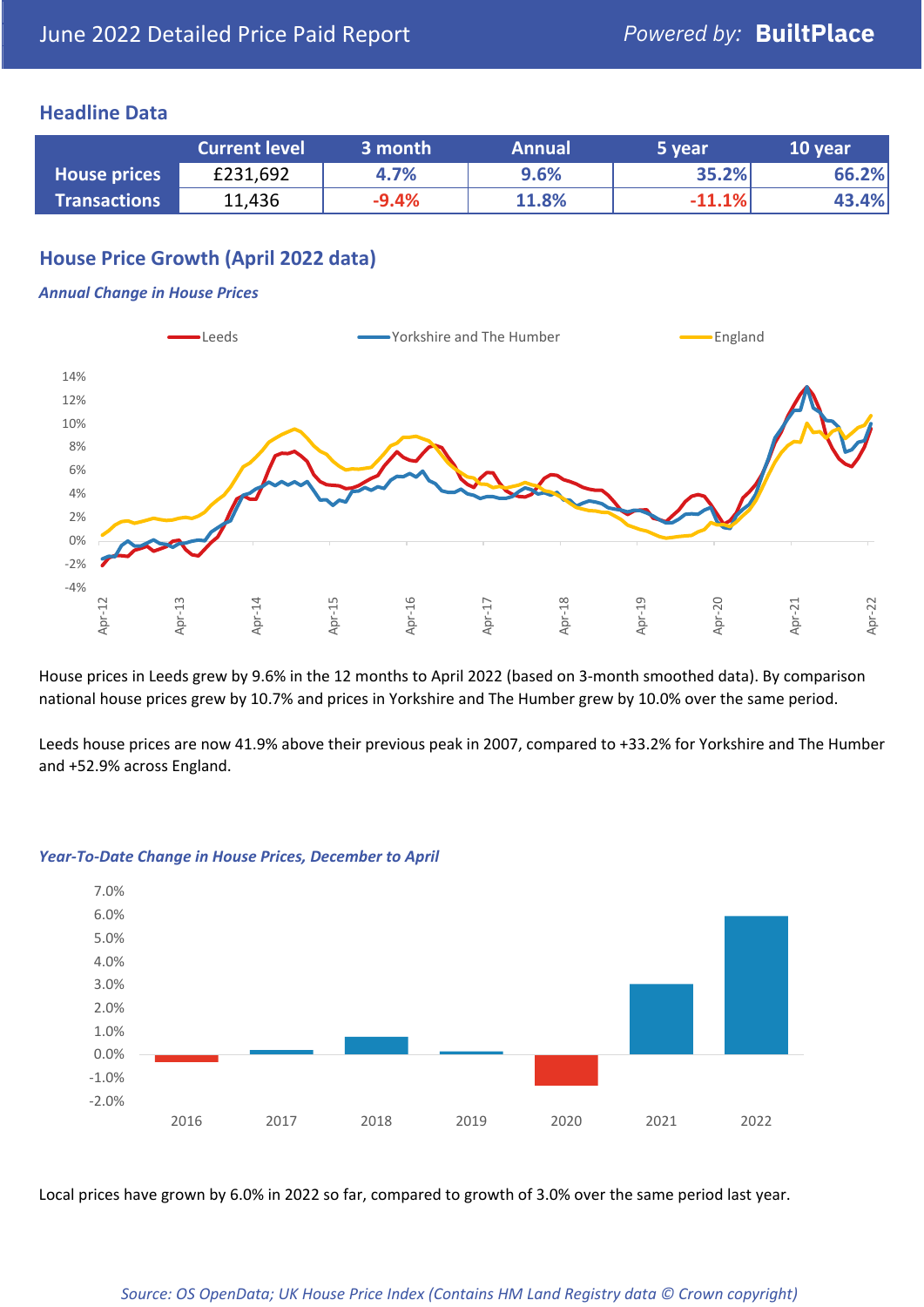# **House Price Map**

### *12 months to April 2022*



*Each point is one postcode, coloured by the average value relative to all sales in this local authority (price bands are LA-specific quintiles).*

# **Map Key**

| Min      | <b>Max</b> |                            |
|----------|------------|----------------------------|
| Up to    | £133,000   | 1st quintile / lowest 20%  |
| £133,000 | £178,000   | 2nd quintile               |
| £178,000 | £230,000   | 3rd quintile               |
| £230,000 | £315,000   | 4th quintile               |
| £315,000 | and over   | 5th quintile / highest 20% |
|          |            |                            |

*Source: OS OpenData; UK House Price Index (Contains HM Land Registry data © Crown copyright)*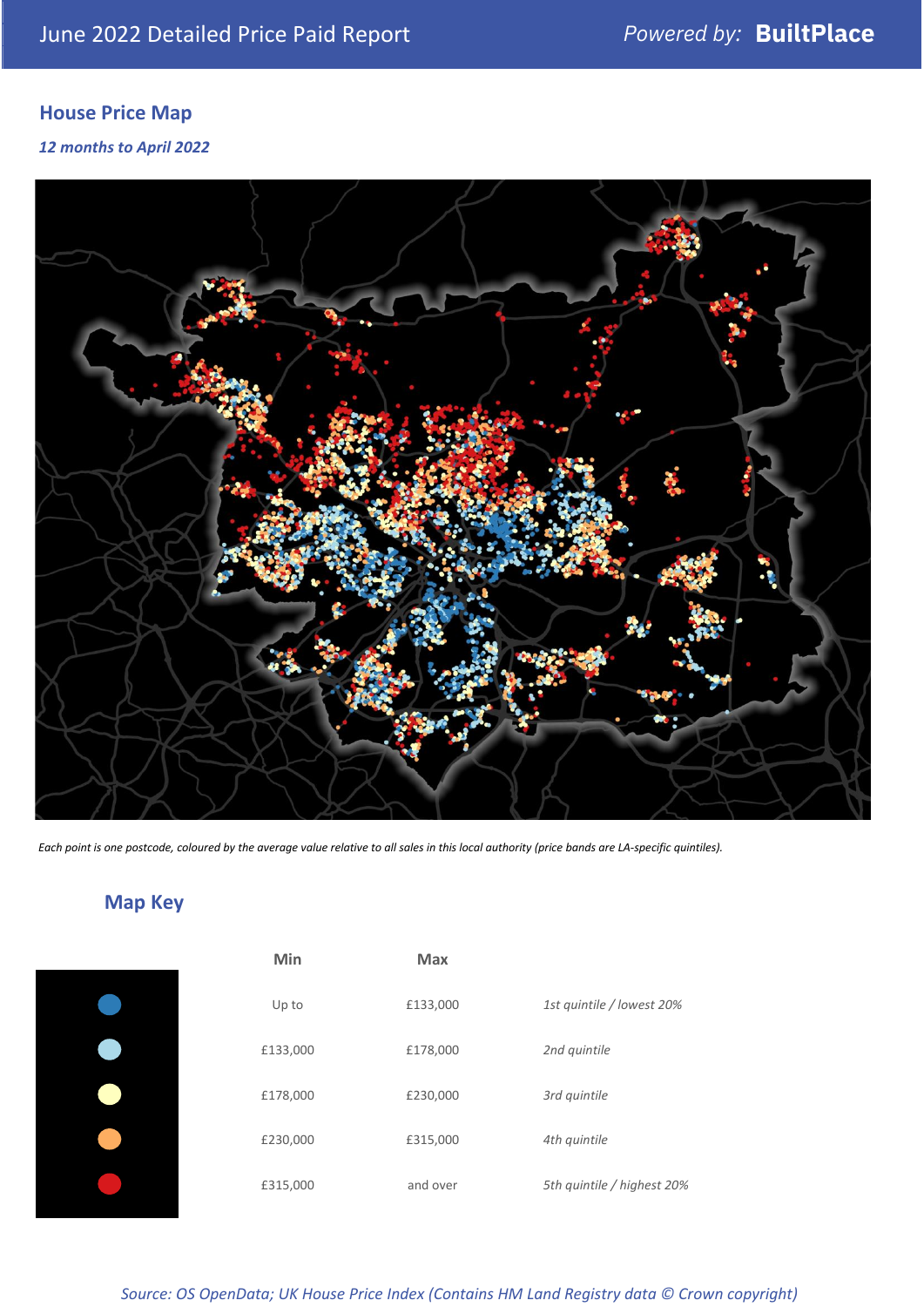# **Average House Price by Property Type**

### *12 months to April 2022*



|                 | <b>New</b> | <b>Second hand</b> |  |  |
|-----------------|------------|--------------------|--|--|
| <b>Flat</b>     | £154,143   | £151,584           |  |  |
| <b>Terraced</b> | £211,299   | £191,660           |  |  |
| Semi-detached   | £234,989   | £240,697           |  |  |
| <b>Detached</b> | £360,162   | £453,416           |  |  |

## **House Price Distribution by Year**

*All properties, by price band and calendar year (2020 = year to date)*

|                    | 1997 | 2002 | 2007 | 2012 | 2017 | 2019 | 2020 |
|--------------------|------|------|------|------|------|------|------|
| <b>Under £100k</b> | 90%  | 64%  | 16%  | 24%  | 17%  | 9%   | 8%   |
| £100-200k          | 9%   | 28%  | 60%  | 52%  | 48%  | 41%  | 42%  |
| E200-300k          | 1%   | 5%   | 17%  | 15%  | 21%  | 27%  | 30%  |
| £300-400k          | 0%   | 1%   | 4%   | 5%   | 7%   | 12%  | 10%  |
| £400-500k          | 0%   | 1%   | 2%   | 2%   | 3%   | 5%   | 5%   |
| £500k-1m           | 0%   | 0%   | 1%   | 2%   | 3%   | 5%   | 4%   |
| £1-2m              | 0%   | 0%   | 0%   | 0%   | 0%   | 0%   | 1%   |
| <b>Over £2m</b>    | 0%   | 0%   | 0%   | 0%   | 0%   | 0%   | 0%   |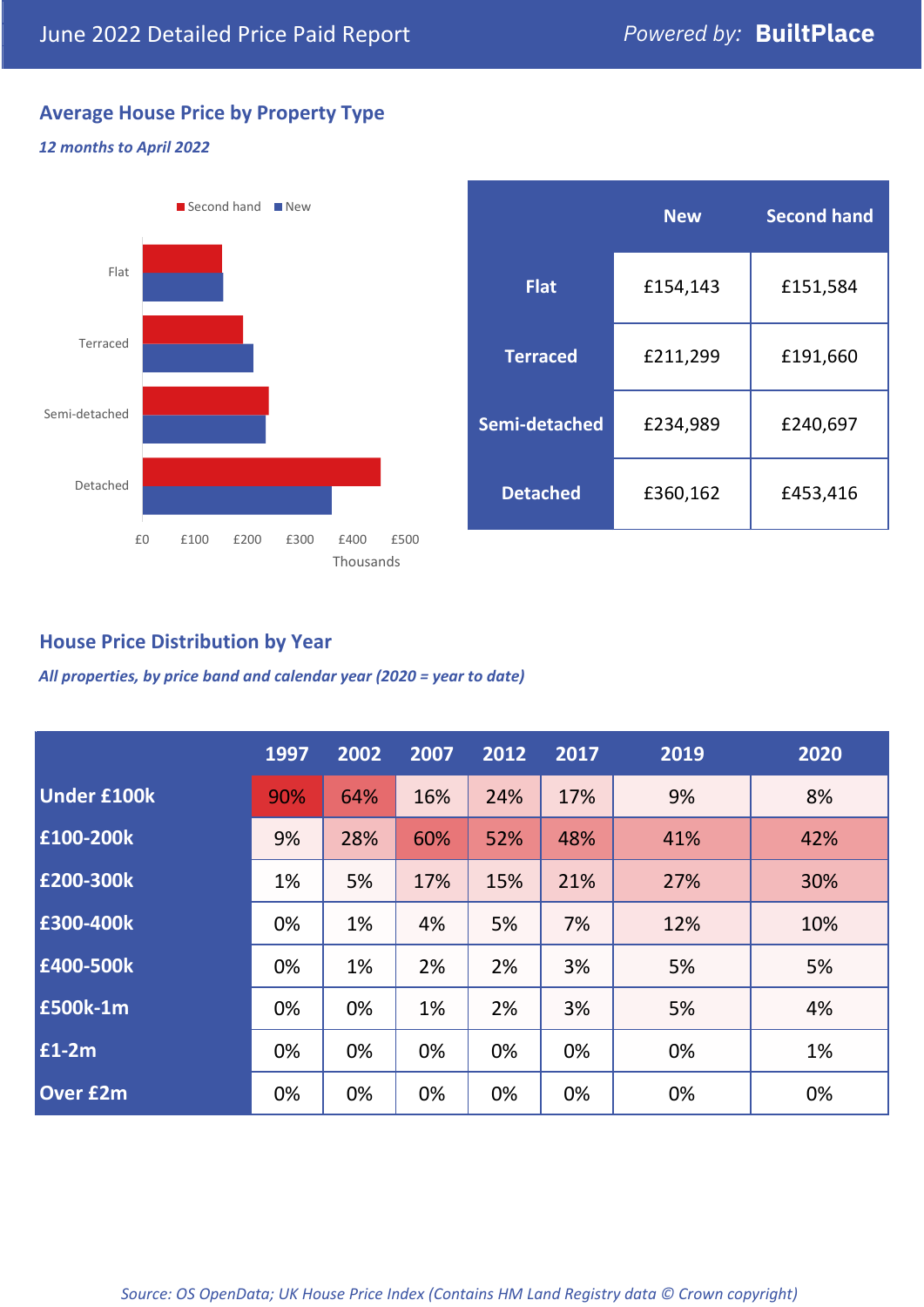## **Transactions (February 2022 data)**

*Annual Transactions, Indexed (2001-05 average = 100)*



There were 11,436 transactions in Leeds during the 12 months to February 2022. This is 67% of the average from 2001- 05 and suggests activity is significantly below pre-downturn levels.

Transactions in Leeds have fallen by 8.8% since 2014, compared to changes of -0.1% for Yorkshire and The Humber and - 7.7% for England.



#### *Cash and New Build Sales as % of Total, by Year*

*Note: The data on this page EXCLUDES transactions identified as transfers under a power of sale/repossessions, buy-to-lets (where they can be identified by a mortgage), and transfers to non-private individuals - i.e. it comprises only Land Registry 'A' data.*